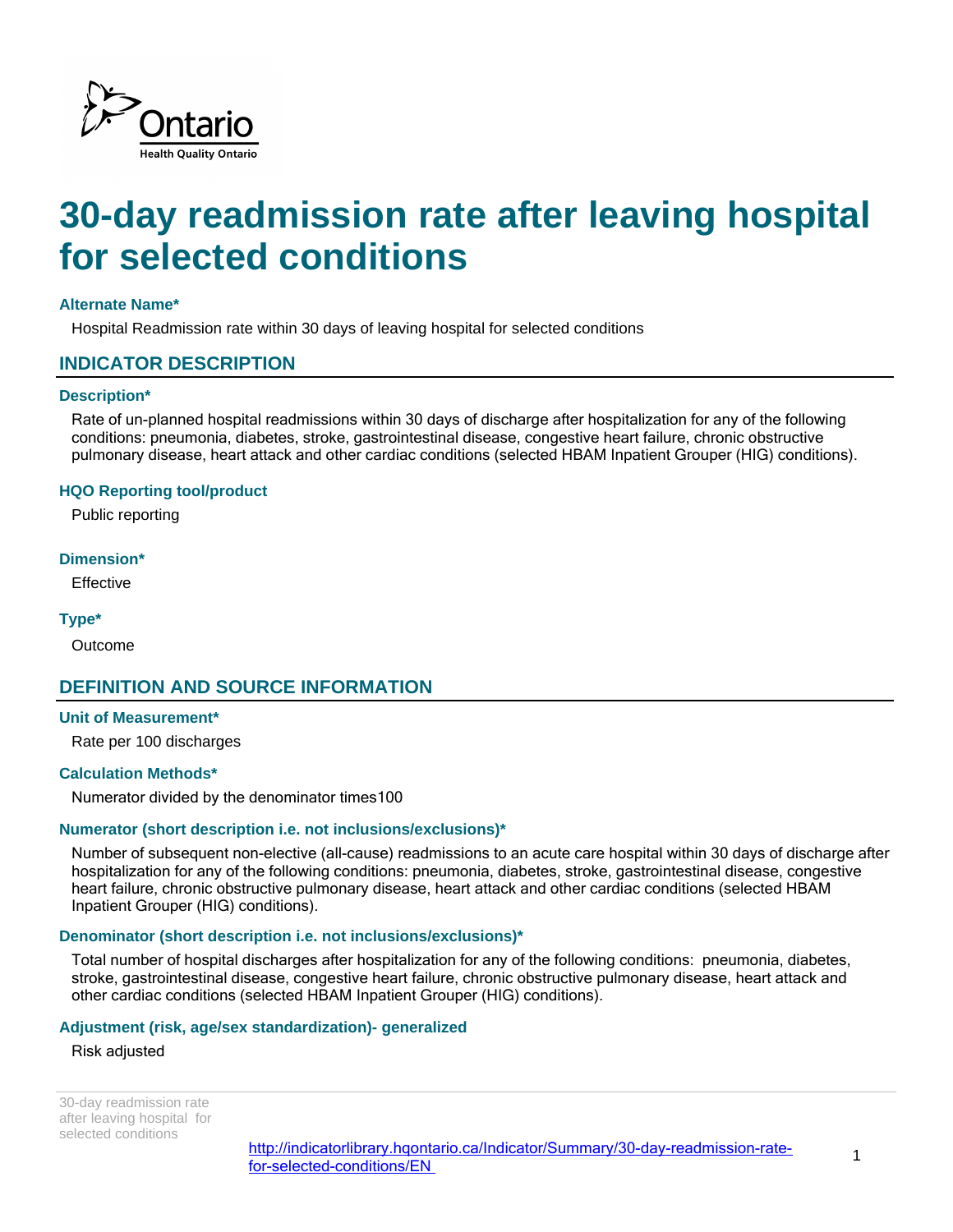

### **Data Source**

Discharge Abstract Database (DAD)

## **Data provided to HQO by**

Ministry of Health and Long-Term Care (MOHLTC)

#### **Reported Levels of comparability /stratifications (defined)**

Time Income **Rurality** Region Sex

# **OTHER RELEVANT INFORMATION**

#### **Caveats and Limitations**

Not all readmissions are avoidable and this indicator does not capture which readmissions were avoidable and the underlying reasons (e.g. condition aggravation, poor transition, lack of community support/care). Due to age restrictions for some conditions the results are not reported by age groups. The indicator captures hospital readmission only and does not capture return visits to the emergency department. Results for calendar year 2020 should be interpreted with caution as the COVID-19 pandemic may have impacted the number of hospital admissions and readmissions. We noted reductions in numbers for both numerators and denominators in the 2020 data (readmissions and index admissions, respectively). However, the rate (the published data) was not impacted.

#### **Comments Summary**

A similar indicator is calculated for enrolled patients and reported at the primary care practice level for the Primary Care Quality Improvement Plan. Patients are included in the numerator and denominator if CAPE (Client Agency Program Enrollment) records show they are enrolled at the time of discharge for the index case.

# **TAGS**

| <b>TAGS*</b>                      |  |  |
|-----------------------------------|--|--|
| <b>Primary Care</b>               |  |  |
| Outcome                           |  |  |
| Readmission                       |  |  |
| Integration                       |  |  |
| Effective                         |  |  |
| Discharge Abstract Database (DAD) |  |  |